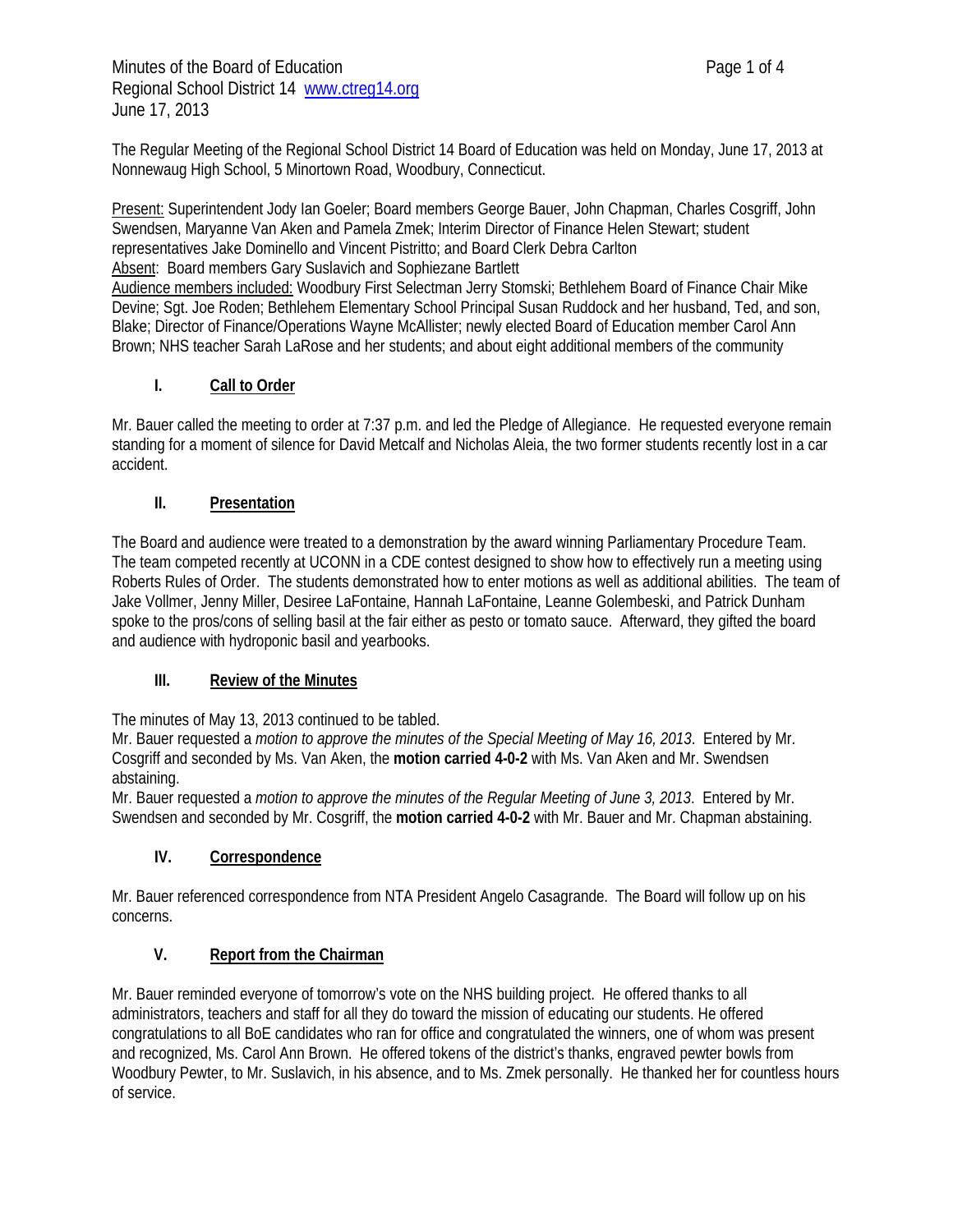Minutes of the Board of Education **Page 2 of 4** Regional School District 14 www.ctreg14.org

June 17, 2013

Ms. Zmek expressed that she's miss everyone, it was an honor to serve, and that she'd be back but in the audience. Ms. Van Aken said it had been a pleasure to have served with Ms. Zmek, hoped she would enjoying reconnecting with her family, and hoped she would consider serving again as she was a great board member.

Mr. Swendsen also thanked her for her contributions to the board.

Mr. Bauer also noted that people do watch the meetings on NEAT TV and this is good community outreach and a service to the community. He recognized the efforts of Paul Ciotti, and students David Cawley and Brandon Simmons.

In his capacity as the chair, Mr. Bauer thanked all involved in the board's work, expressed that he has enjoyed working with Mr. Goeler, felt the board works well together, and he looks forward to the board's continued work.

# **VI. Report from the Superintendent**

Mr. Goeler allowed the student representatives to begin with their report.

Jake Dominello reminded all of NHS graduation on June 22<sup>nd</sup> at 10:30 am. He thanked the board for welcoming him, and Vincent, saying he had gotten a lot out of the experience.

Vincent Pistritto, likewise, thanked the board for the opportunity. He reported on recent events at BES and MES. Mr. Bauer thanked both students for their contributions, and Mr. Goeler thanked them for taking the task seriously and for doing it so well. Mr. Chapman also thanked them for stepping up and accepting the assignment.

Mr. Goeler spoke of rolling out the teacher evaluation plan; on Monday, all teachers will receive a binder containing the plan, as well as the accompanying rubric and the 2013-17 strategic plan.

He reported on last night's vandalism of NHS and how unsettling it was to students and staff. There is commitment to cleaning it up promptly and catching those who did it.

Final touches on the MoU for the SRO program were done today.

Many applications have been received for Director of Instruction; he will soon form a committee for that. Mr. Goeler also commented that the art show was amazing; the FFA awards banquet spectacular; and the recent annual meeting of the CNVRAC informative in terms of projects and initiatives. He is writing his speech for graduation, and he thanked the board for a great year and for their support.

## **VII. Privilege of the Floor**

First Selectman Jerry Stomski, Woodbury, thanked the Ad hoc Safety Committee for its work and for enlightening and interesting discussions. The proposal is a first phase effort to keep the kids safe. He also urged voting the (town) budget.

## **VIII. Report from the Director of Finance and Operations**

Ms. Stewart provided current year to date financial information to the board, including expenditures and encumbrances. She indicated an approximate \$50,000 remaining, typically authorized for transfer into capital reserve.

Mr. Chapman requested year-end financial information by school, which Ms. Stewart agreed to provide.

## **IX. Committee Reports**

**Bylaws:** a meeting will be noticed between now and Monday **Public Relations**: no report **Facilities:** no report **Finance:** no report **Personnel:** no report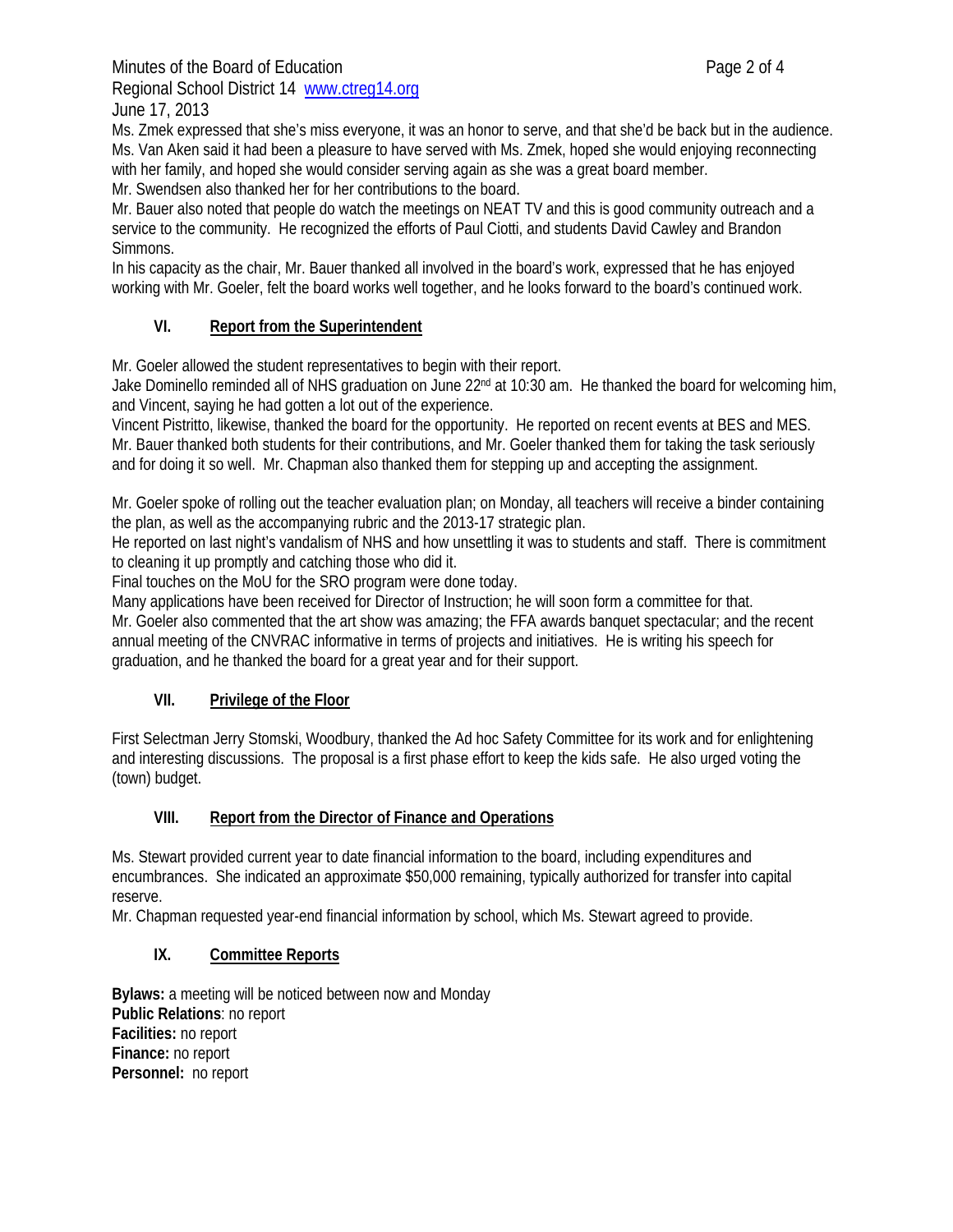Minutes of the Board of Education **Page 3 of 4** Regional School District 14 www.ctreg14.org June 17, 2013 **Planning:** no report **Negotiations:** secretary negotiations have been completed. Also a pre-meeting was held today around several ongoing negotiations and one upcoming, to set ground rules. **Building:** no report **Ad hoc Safety:** will meet next Tuesday at 6:00 pm

# **X. Old Business**

None.

# **XI. New Business**

Mr. Bauer requested a *motion to approve the appointment of Susan Rudddock as Principal of Bethlehem Elementary School.* Mr. Cosgriff entered the motion, seconded by Ms. Van Aken.

Mr. Goeler described the interview/hiring process, praised the work of the committee, and commented on the very positive references received about Ms. Ruddock. **The motion carried 6-0.** 

Mr. Bauer requested a *motion to appoint Wayne McAllister as Director of Finance and Operations.* Mr. Swendsen entered the motion, seconded by Ms. Van Aken.

Mr. Goeler reviewed the repeated searches for this position, described the make-up of the committee, and spoke about the very positive references received on Mr. McAllister. **The motion carried 6-0.** Mr. Bauer welcomed him, seeing this as a great fit, that he brings much experience and that he looks forward to working with him.

Mr. Bauer requested a *motion to approve the technology lease agreement with Municipal Asset Management, Inc.,* entered by Mr. Cosgriff and seconded by Ms. Van Aken. The district is in the second year of a 5 year lease agreement requiring board approval annually. In response to their questions, the board received details from Mr. Ciotti about laptop iPad carts, full wireless capabilities at WMS and NHS as well as in designated areas at MES and BES, number of systems replaced throughout this year (about 125), and boosters to improve cell service at all schools. **The motion carried 6-0.** 

Mr. Bauer requested a *motion to approve the Memorandum of Understanding regarding the School Resource Officer Program in Region 14.* Entered by Ms. Van Aken, seconded by Mr. Swendsen, discussion followed. Mr. Goeler commented that the agreement was crafted by representatives who had a stake in it; it is an outstanding agreement that supports our needs. Mr. Bauer described it as phase one of a safe school plan, and an agreement for one year in order to initiate it and see how it goes and to see how to improve upon it in the future.

Ms. Van Aken thanked all those who had met today to finalize this; it's been a long time coming and is near and dear to her heart; it is spelled out clearly and needs to be clear for people who will be interacting with students. She is excited to be kicking this off and moving forward and believes it will help with climate.

Mr. Goeler thanked Sgt. Roden and Mr. Devine, both present, for their participation and for their wise and balanced approach. Mr. Chapman added that this is a great thing, he's glad to be moving forward, and noted that the policy regarding SROs should be addressed. **The motion carried 6-0.** 

Mr. Bauer requested a *motion to modify the agenda to add an item: authorizing moving uncommitted budget funds to capital reserve,* entered by Ms. Van Aken, seconded by Mr. Cosgriff. **Motion carried 6-0.** Mr. Bauer requested a *motion to transfer uncommitted budget funds at the end of the 2012-13 school year to the capital reserve fund,* entered by Ms. Van Aken and seconded by Mr. Cosgriff, the **motion carried 6-0.** Ms. Stewart noted the cap of 1%, which led to a *motion to amend the previous motion to include "not to exceed 1%,"* entered by Ms. Van Aken, seconded by Mr. Swendsen, the **motion carried 6-0. The amended motion: to authorize transfer of uncommitted budget funds, not to exceed 1%, at the end of** 

**the 2012-13 school year to the capital reserve fund, carried 6-0.**